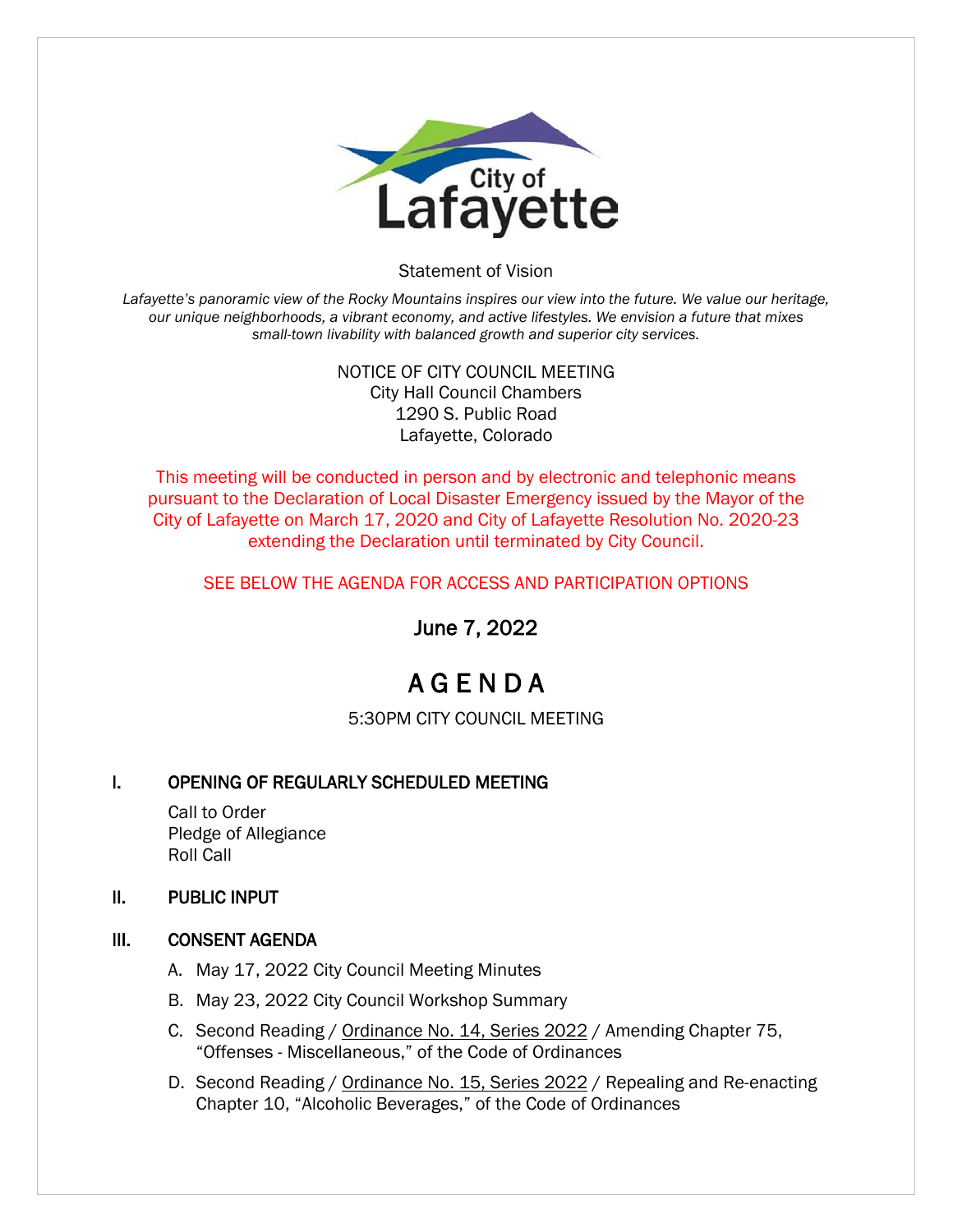- E. Second Reading / Ordinance No. 17, Series 2022 / Vacating a Portion of a Utility Easement Within Certain Real Property Located in Boulder County, Commonly Known as 712 South Cherryvale Road
- F. Second Reading / Ordinance No. 18, Series 2022 / Amending Article XIV of Chapter 30, "Buildings and Building Regulations," of the Code of Ordinances to Enact a New Section 30-406 Regarding Fee Waivers
- G. Resolution No. 2022-25 / Establishing the Boulder County Region Opioid Council
- H. Resolution No. 2022-29 / Appointing an Interim Local Licensing Authority Hearing **Officer**
- I. Resolution No. 2022-30 / Subordination Agreements (Deeds of Trust) / 900 S. US. Hwy 287 (JAX Outdoor) and 400 W. South Boulder (JAX Farm and Ranch)

## IV. PROCLAMATIONS

- J. Lesbian, Gay, Bisexual, Transgender, and Queer+ Pride Month / June 2022
- K. Juneteenth / June 19, 2022
- L. Gun Violence Awareness Day / June 3, 2022

## V. REGULAR BUSINESS

M. Items Pertaining to Firearm Regulations

- 1. Resolution No. 2022-33 / Expressing the City Council's Strong Support for Colorado Local Governments Enacting and Enforcing Local Firearms Regulations, and Imploring the Colorado General Assembly to Enact Statewide Laws to Address Gun Violence and Prevention
- 2. First Reading / Ordinance No. 20, Series 2022 / Amending Chapter 75, Article IX, of the Lafayette Code of Ordinances to Regulate the Possession of Unfinished Frames and Receivers and Unserialized Firearms
- 3. First Reading / Ordinance No. 21, Series 2022 / Amending Chapter 75, Article IX, of the Lafayette Code of Ordinances to Require All Firearm Dealers to Post Signs at All Locations Where Firearm Transfers Take Place
- 4. First Reading / Ordinance No. 22, Series 2022 / Amending Chapter 75, Article IX, of the Lafayette Code of Ordinances to Prohibit the Open Carrying of Firearms in Public Places
- 5. First Reading / Ordinance No. 23, Series 2022 / Amending Chapter 75, Article IX, of the Lafayette Code of Ordinances to Prohibit the Carrying of Firearms on City Property
- N. Resolution No. 2022-31 / Revocable Right-of-Way License Agreement with Teocalli Cocina Tequileria, LLC d/b/a Teocalli Cocina for Use of Certain City-Owned Right-of-Way Adjacent to 103 N. Public Road